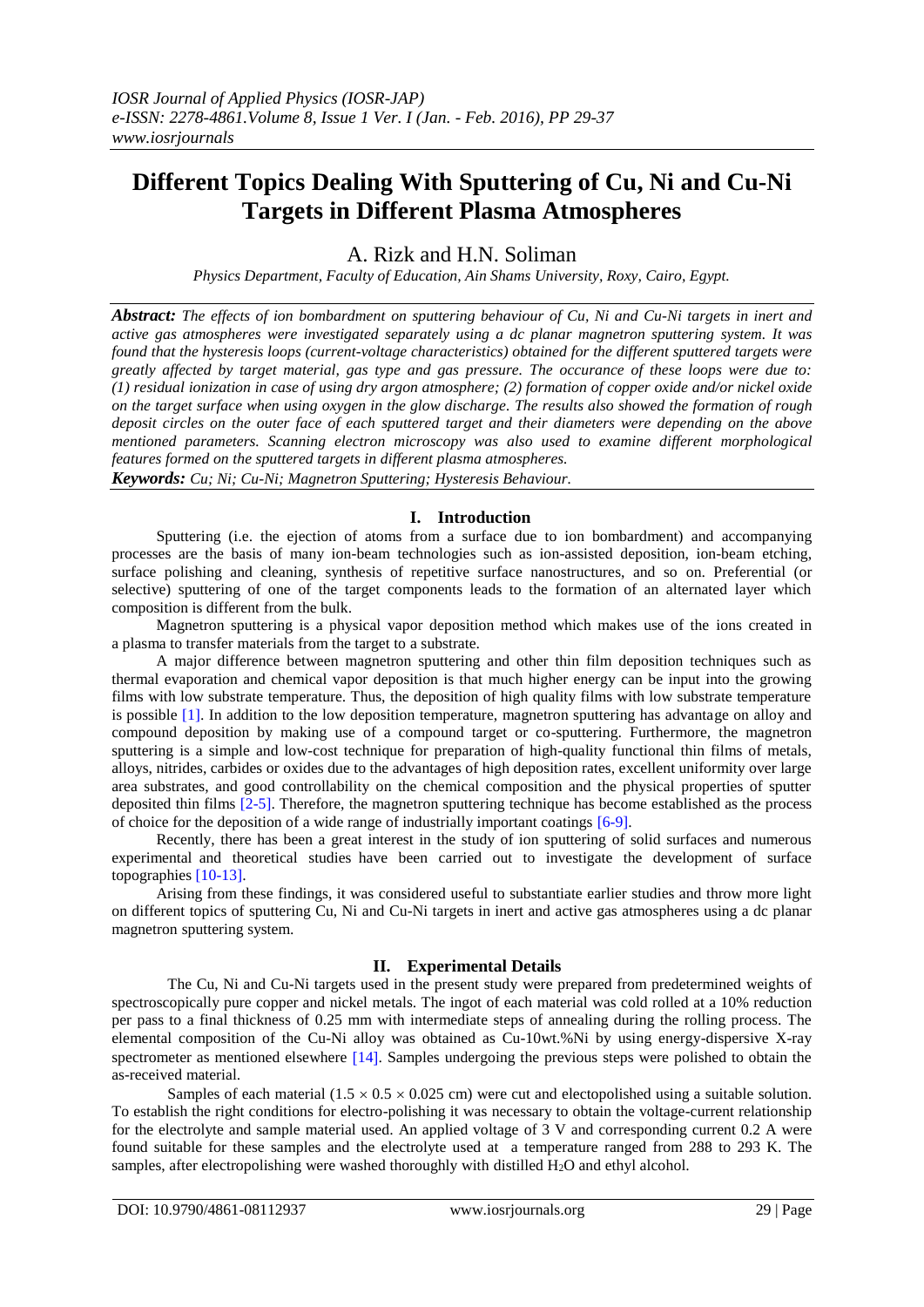Scanning electron microscopy equipped with an energy-dispersive X-ray spectrometer (JEOL, JSM-5400, Radiation Research Centre, Cairo - Egypt) was used to examine the changes in surface morphology of different targets due to ion bombardment in different glow discharges.

On the other hand, sputtering experiments were performed using a dc magnetron sputtering system (Balzers SCD 040) which has been described in detail elsewhere [15]. Disc of 54 mm diameter and 0.25 mm thickness of each material was used separately as a target. Each target was electro-polished and cleaned in ethyl alcohol and distilled H2O before sputtering experiments. The small cut samples were placed on outer surface of the cooled target. Therefore, the temperature of these samples was kept constant (at about 300 K) during sputtering process.

All sputtering experiments were carried out at constant input power of about 20 W in inert and active gas atmospheres at two chosen gas pressures of 0.05 mbar and 0.1 mbar. All samples were sputtered separately for 0.5 h. Then the sputtered samples were examined by scanning electron microscopy (SEM).

## **III. Results and Discussion**

# **Hysteresis Bebaviour:**

The current–voltage characteristics for the different targets depend on several parameters such that target material, gas type and gas pressure.

Ion bombardment of Cu, Ni and Cu-Ni targets separately in a dry gas atmosphere of  $Ar^+$  (pressure of 0.05 mbar) resulted in the I-V characteristics shown in Figure 1 (a-c). It is interesting to note the formation of different hysteresis loops due to the lack of coincidence of the curves for increasing and decreasing voltage (time taken for each hysteresis loop is approximately 2 min). It can be seen from this figure that:

**1)** From the first insight, one can observe that greater current values are obtained from Cu target (Figure 1a) at all values of applied voltages as compared with those of both Ni and Cu-Ni targets as shown in Figure 1(b & c). This is referred to: **(i)** the high sputtering yield of Cu element as compared with that of Ni. The ratio of the

sputtering yield of pure Cu with respect to Ni is  $\frac{I_{Cu}}{I_{H}} \approx 1.53$ *Ni Cu Y*  $\frac{Y_{Cu}}{Y_{Cu}} \approx 1.53$  for 500 eV Ar<sup>+</sup> bombardment [16] and **(ii)** the fact

that surface binding energy of Cu atoms is lower than that of Ni atoms [17, 18]. Consequently the probability of secondary electron emission is higher in case of sputtering Cu than that of Ni and this accordingly increases the current values.

**2)** As the applied voltage was increased, the corresponding current value increased for both Cu and Cu-Ni targets as shown in Figure 1(a & c). This increase in the current values was expected because the sputtering yield and thus the number of the emitted secondary electrons increases with increasing the applied voltage [19], and the total current is the algebraic sum of both gas ions and emitted secondary electrons.

**3)** For the Ni target (Figure 1b), as the applied voltage was increased, the corresponding current value decreased until a point is reached where further increase in the applied voltage was accompanied by an increase in the corresponding current value. The first part of this curve (from about 260 V to 360 V) is understandable if we recall the facts that: **(i)** Ni is a magnetic material and accordingly as the applied voltage was increased, most of the sputtered Ni atoms were attracted back again to the Ni target (which forms the outer face of the magnetron used) and (ii) occurance of many collisions between returning Ni atoms and newly sputtering atoms. On the other hand, further increase in the applied voltage above 360 V (provides sufficient energy for the incident ions so the released sputtered atoms were able to overcome the back attractive magnetic force) was accompanied by an increase in the corresponding current value due to an increase in the sputtering yield and accordingly secondary electron emission.

**4)** For the Cu target (Figure 1a), as the applied voltage is decreased rapidly, the corresponding current values depart to higher values from those previously obtained in the first path of the cycle due to the slow deionization process of the gas. It is believed that the hysteresis loop obtained in this case is caused by the presence of residual ionization coming from the first path of the cycle beside those formed at each applied voltage. On the other hand, for both Ni and Cu-Ni targets as shown in Figure 1(b & c), as the applied voltage is decreased rapidly, the corresponding current values depart to lower values from those previously obtained during the first path of each cycle. It is believed that the lower current values obtained in these two cases were due to the redeposition of some sputtered Ni atoms (due to their attractive magnetic force to the target) on the target surface causing a decrease in the total number of sputtered atoms and emitted electrons leading to the obtained lower current values.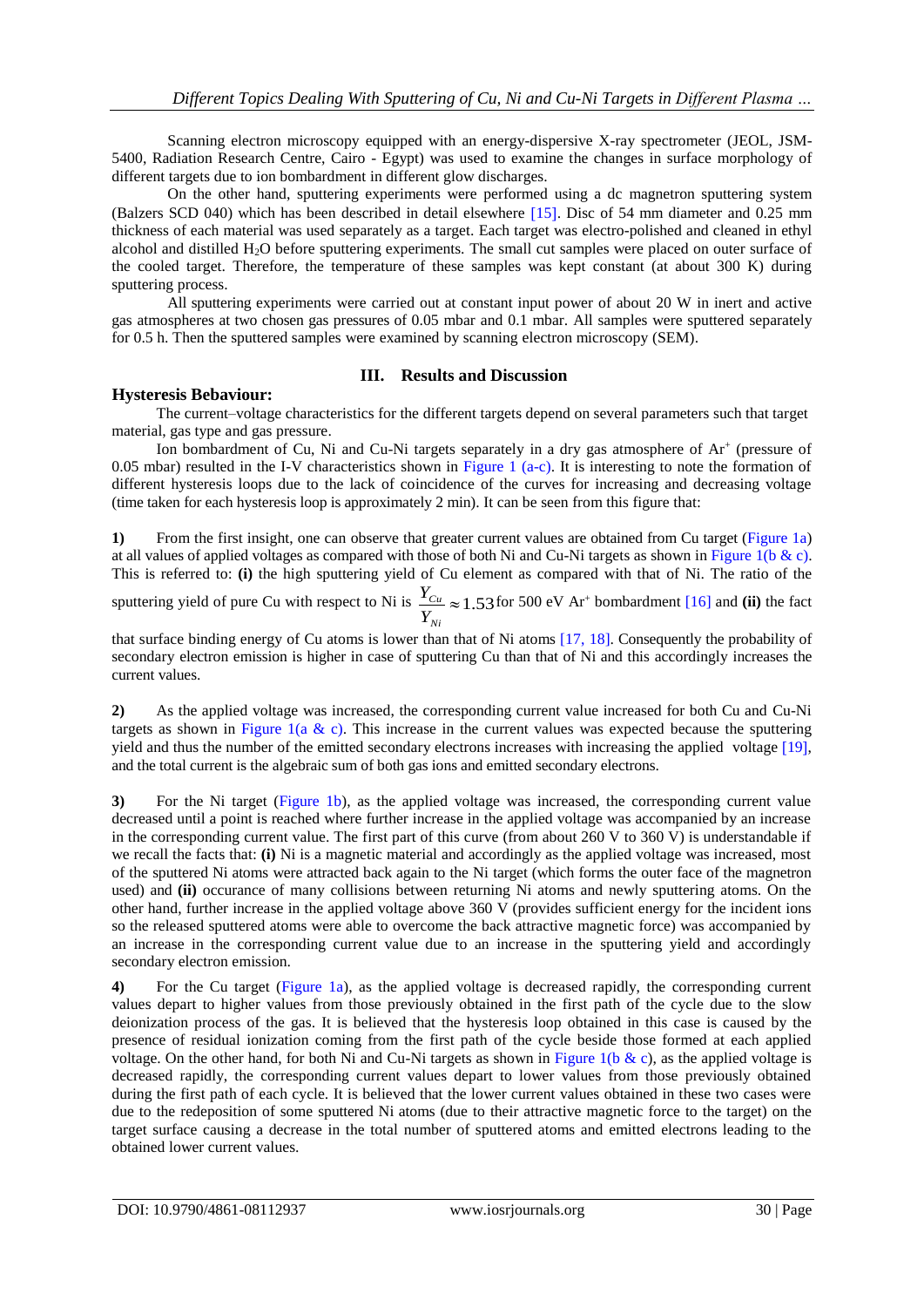

Fig. 1: Effect of target material on I-V characteristics at Ar<sup>+</sup> gas pressure of 0.05 mbar: (a) Cu; (b) Ni; (c) Cu-10wt.%Ni. (time period of each hysteresis loop is 2 min.)

It is also interesting to study the effect of both time period of hysteresis loop and gas type on the I-V characteristics of sputtering Cu, Ni and Cu-Ni targets separately at constant gas pressure (0.05 mbar) as shown in Figure  $2(a-f)$ . The following observations may be drawn:

**1)** Figure 2(a-c) clearly shows that the areas of the hysteresis loops (time taken for each hysteresis loop is approximately 20 min) are smaller than those obtained during a time period of approximately 2 min (Figure 1(ac)). This means that the area of the hysteresis loop is related to its time period, it is larger at the lower time period and vice versa. We assume that the residual ionization formed during the first path of each cycle would be short lived and consequently less current values were obtained and small areas of the hysteresis loops were resulted.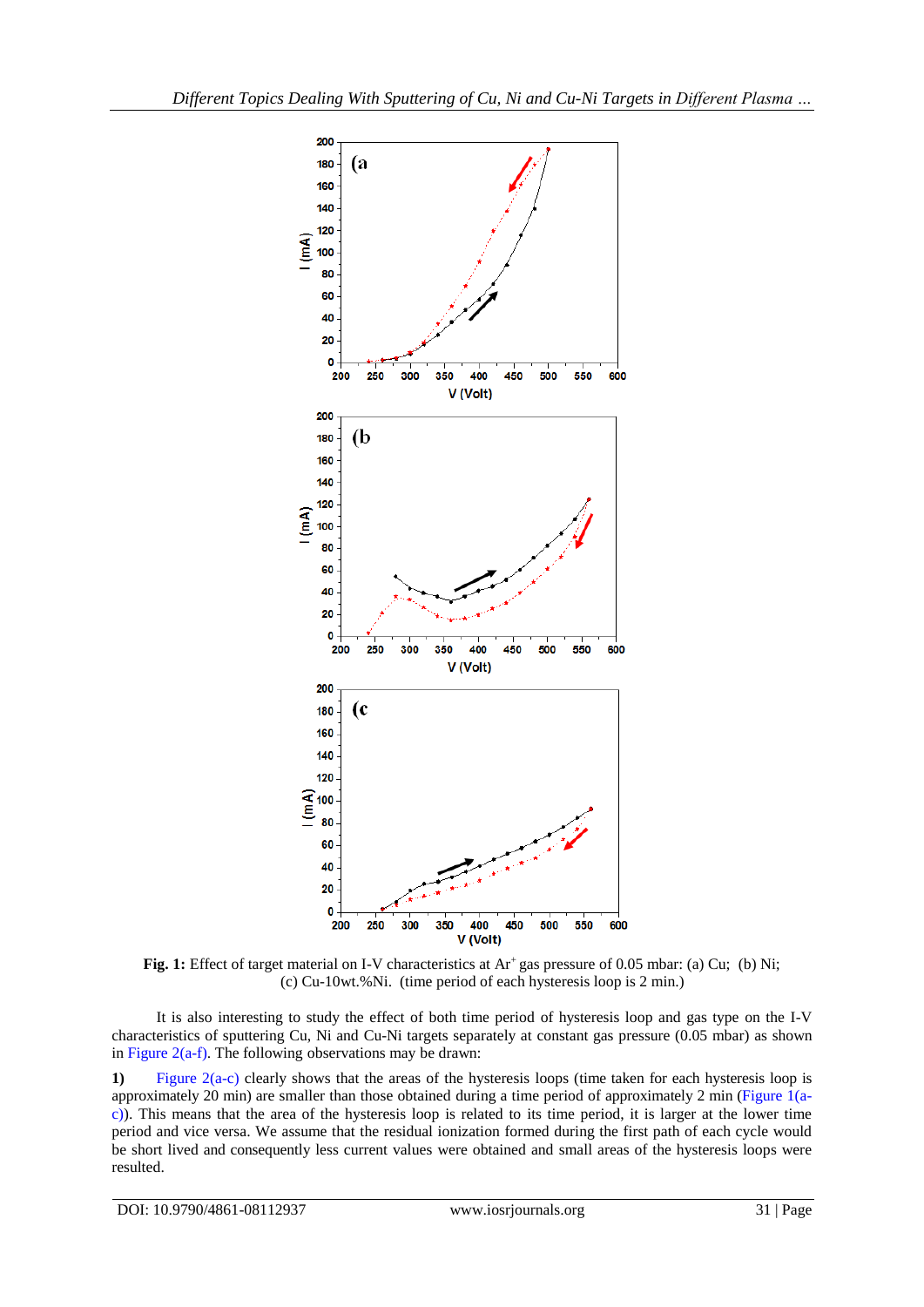**2)** As a result of sputtering Cu, Ni and Cu-Ni targets in a gas mixture of  $75\%$ Ar+ $25\%$ O<sub>2</sub> at the same previous conditions of pressure and time, the obtained I-V characteristics showed hysteresis loops associated with higher current values (Figure 2(d-f)) than those obtained in dry Ar atmosphere (Figure 2(a-c)). The high current values can be attributed to the formation of different oxides on the target surface which enhanced the emission of secondary electrons and therefore the total current value was increased [19].

**3)** Hysteresis loops of Figure 2(d-f) also showed that all the sputtered targets have different transition zones at different voltages. The presence of these transition zones is attributed to the different types of oxides formed on the target surface as well as their different cohesive forces with the target.

**4)** For the Cu target (Figure 2d), as the applied voltage is decreased gradually, the corresponding current values depart to lower values from those previously obtained in the first path of the cycle, this is opposite to that obtained in Figure 2a. It is believed that the lower hysteresis leg obtained in this case is due to the formation of copper oxide layer which redeposited on the target surface (during the first path of the cycle) which consumed most of the ion energy as well as the deionization process of the gas ions caused by the excess number of emitted electrons from the formed oxides.



**Fig. 2:** Effect of gas type on plasma characteristics of sputtering different targets at gas pressure of 0.05 mbar. (time period of each hysteresis loop is 20 min.)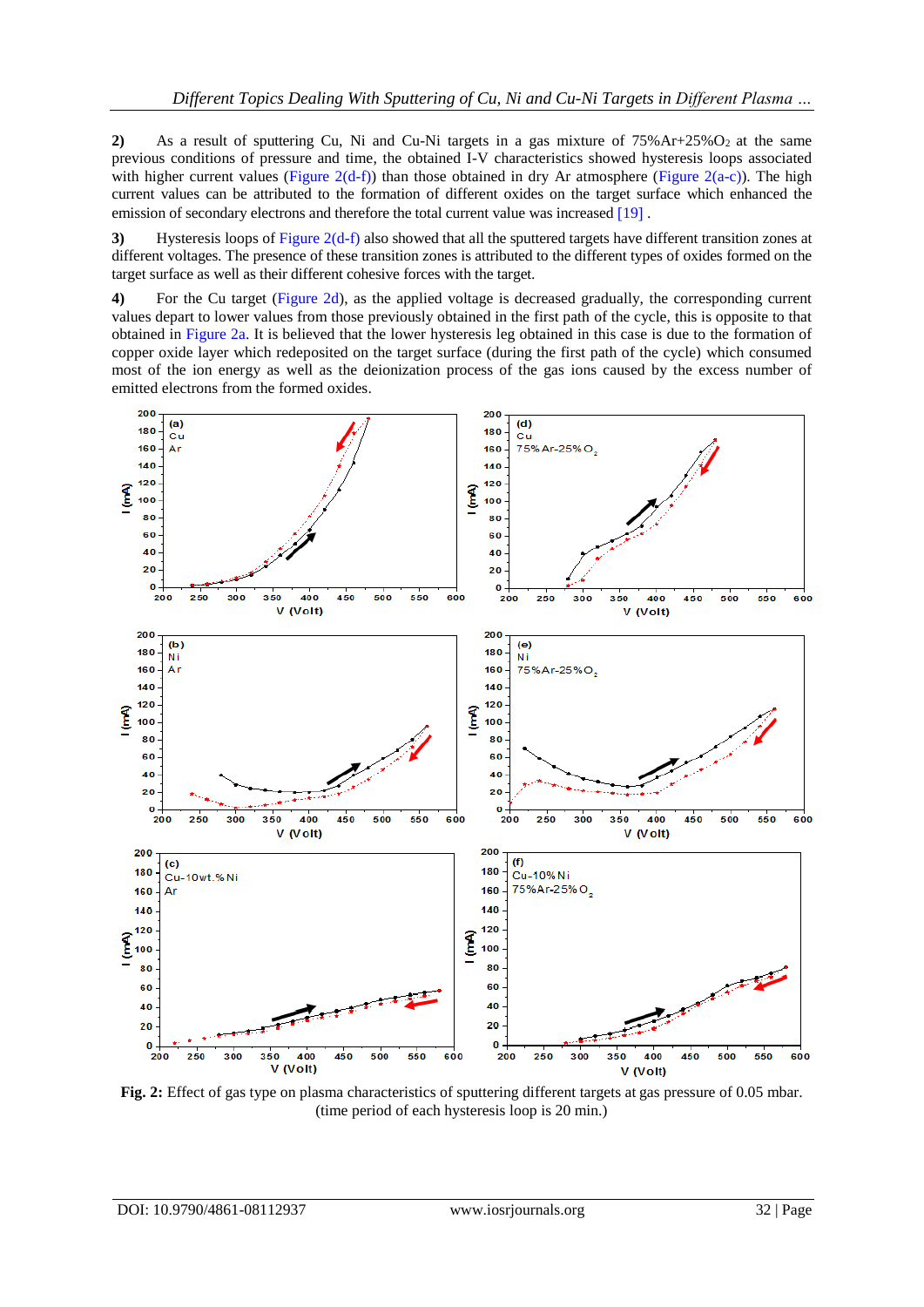# **IV. Surface Topography:**

Sputtering is usually accompanied by progressive morphological and compositional changes in the target surface. This is due to the fact that preferential sputtering of one of the target components leads to the formation of an alternated layer whose composition is different from the bulk.

 Surface morphological features of sputtering Cu, Ni and Cu-Ni samples separately in dry atmospheres of Ar (Figure 3(a-c)) and  $75\%$  Ar+25%O<sub>2</sub> (Figure 3(d-f)) for 0.5 h are shown.



**Fig. 3:** Surface morphology of different samples developed in dc glow discharge at gas pressure 0.1 mbar for 0.5 h:

(a) Cu; (b) Ni; (c) Cu-10wt.%Ni (in dry Ar atmosphere).

(d) Cu; (e) Ni; (f) Cu-10wt.%Ni (in dry 75%Ar+25%O<sub>2</sub> atmosphere). (X2 000).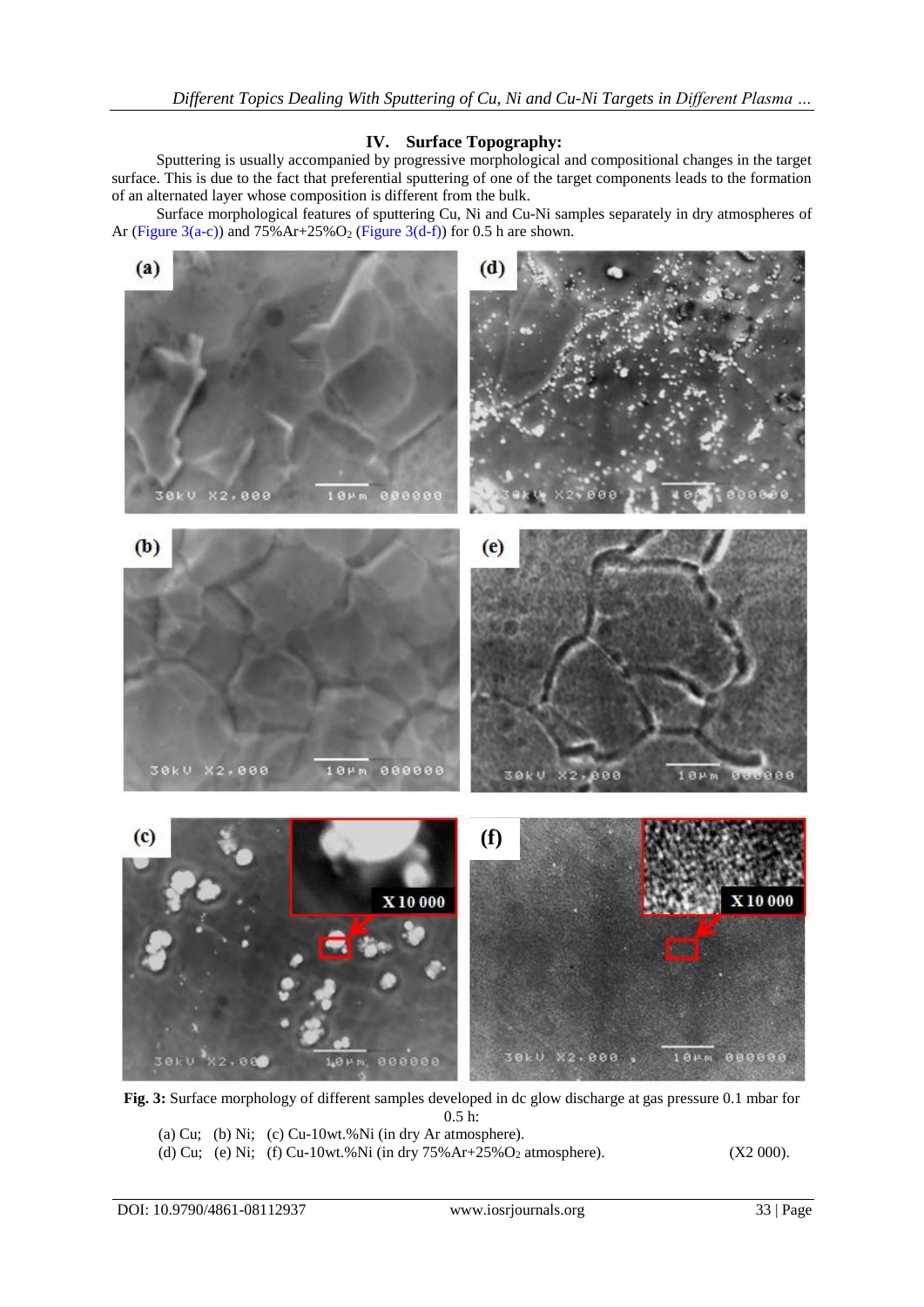From the first insight, one can realize that the surfaces of both Cu and Ni samples appeared almost eroded and free from any isolated particles with the appearance of some grains on the Ni surface (Figure 3(a & b)). On the other hand, the surface of Cu-Ni sample showed the formation of some scattered spherical protrusions with different sizes surrounded by etch pits as well as the appearance of some particle-depleted regions (Figure 3c). These protrusions were Cu3.8Ni phase as mentioned earlier [14]. The morphological features of Figure 3c can be attributed to the presence of particles with different sputtering yields. Some particles (of high sputtering yield) are sputtered off the surface caused partial depletion of the surface from these particles, while other particles (of low sputtering yield) are remained on the surface leading to the formation of the observed protrusions.

On the other hand, surface morphological features of sputtered Cu, Ni and Cu-Ni samples in dry  $Ar/O<sub>2</sub>$ atmosphere (Figure  $3(d-f)$ ) were quite different from those observed in dry Ar atmosphere (Figure  $3(a-c)$ ). This is again due to the fact that adding oxygen gas to Ar glow discharge increased the current values causing more surface erosion and accordingly different surface morphological features were obtained.

 It is interesting to compare surface morphological features of sputtered Cu, Ni and Cu-Ni samples in dry 75%Ar+25%O<sub>2</sub> atmosphere (Figure 3(d-f) with those sputtered in dry Ar atmosphere (Figure 3(a-c)). The obtained results showed that:

**(i)** Surface of sputtered Cu sample of Figure 3d appeared to be more eroded than that observed in Figure 3a with the formation of many scattered particles of different sizes.

**(ii)** Surface of sputtered Ni sample of Figure 3e appeared to be more eroded than that observed in Figure 3b with the appearance of deeply eroded grain boundaries.

**(iii)** Surface of sputtered Cu-Ni sample of Figure 3f appeared to be more rough than that observed in Figure 3c with the appearance of many tiny particles covering the whole surface as clearly observed in the inserted magnified figure.

## **V. Target Profile:**

Sputtered atoms and molecules in their passage through the plasma region suffer many collisions with the sputtering gas ions and other sputtered species until they cool down to gas temperature and become thermalized  $(kT \approx 0.025 \text{ eV})$  at a certain distance (s) from the target's surface. At the edge of this distance, some atoms transport to the substrate by diffusion and others return back and deposit on the dead zone area of the target.

The formation of the backscattered material was previously reported by some authors [20-22] and was attributed to the presence of a virtual source in the distance between the cathode and substrate. For elemental targets there is only one virtual source is formed during sputtering in the magnetron sputtering system, while (*n*) virtual sources would be formed during sputtering of the compound targets. These virtual sources are formed at different distances  $\mathbf{s}_i$  ( $\mathbf{i} = 1, 2, \dots n$ ) from the surface of the target where  $(n)$  is the number of elements in the target used.

 Sputtering the three targets used in this work separately in inert and active gas atmospheres for constant sputtering time (0.5 h) at two different gas pressures namely;  $P_1$  (0.05 mbar) and  $P_2$  (0.1mbar) produced different rough circular deposits surrounded by smooth and continuous films in the dead zone areas of each target. These deposits were of different diameters and colours depending generally on target constituents, gas type, gas pressure as well as sputtering time.

 In this work, we studied the influence of the above mentioned parameters on the formation of these deposits as shown in Figures (4&5) where the formed deposits diameters (**D**) were measured from these figures and given in Table (1), from which one can conclude the following remarks:

**(i)** The deposit diameter of the Cu target is always larger than that obtained for the Ni target, when sputtered separately under the same conditions. This can be attributed to the fact that Cu has higher sputtering yield than that of Ni  $[16]$ .

**(ii)** The deposit diameter of the Cu-Ni target is larger than those obtained of both Cu and Ni targets for all conditions of gas type and gas pressure. This is due to the fact that there is only one virtual source was formed during sputtering of the elemental targets (Cu or Ni), while two virtual sources would be formed at different distances during sputtering of the Cu-Ni target which increased the redeposited material on the target surface.

**(iii)** Adding oxygen gas (25%) to Ar glow discharge resulted in higher deposit diameters of the three targets than those obtained in Ar glow discharge. This can be attributed to the formation of different oxides on the target surface which enhanced both electron emission and sputtering rate and therefor more deposits with larger diameters were formed on the target.

**(iv)** As the gas pressure increased from 0.05 mbar to 0.1 mbar the deposit diameter of each target was increased. This is believed due to the fact that as the gas pressure increased, more collisions occured between plasma species and sputtered atoms and the distance of the virtual source from the target's surface decreased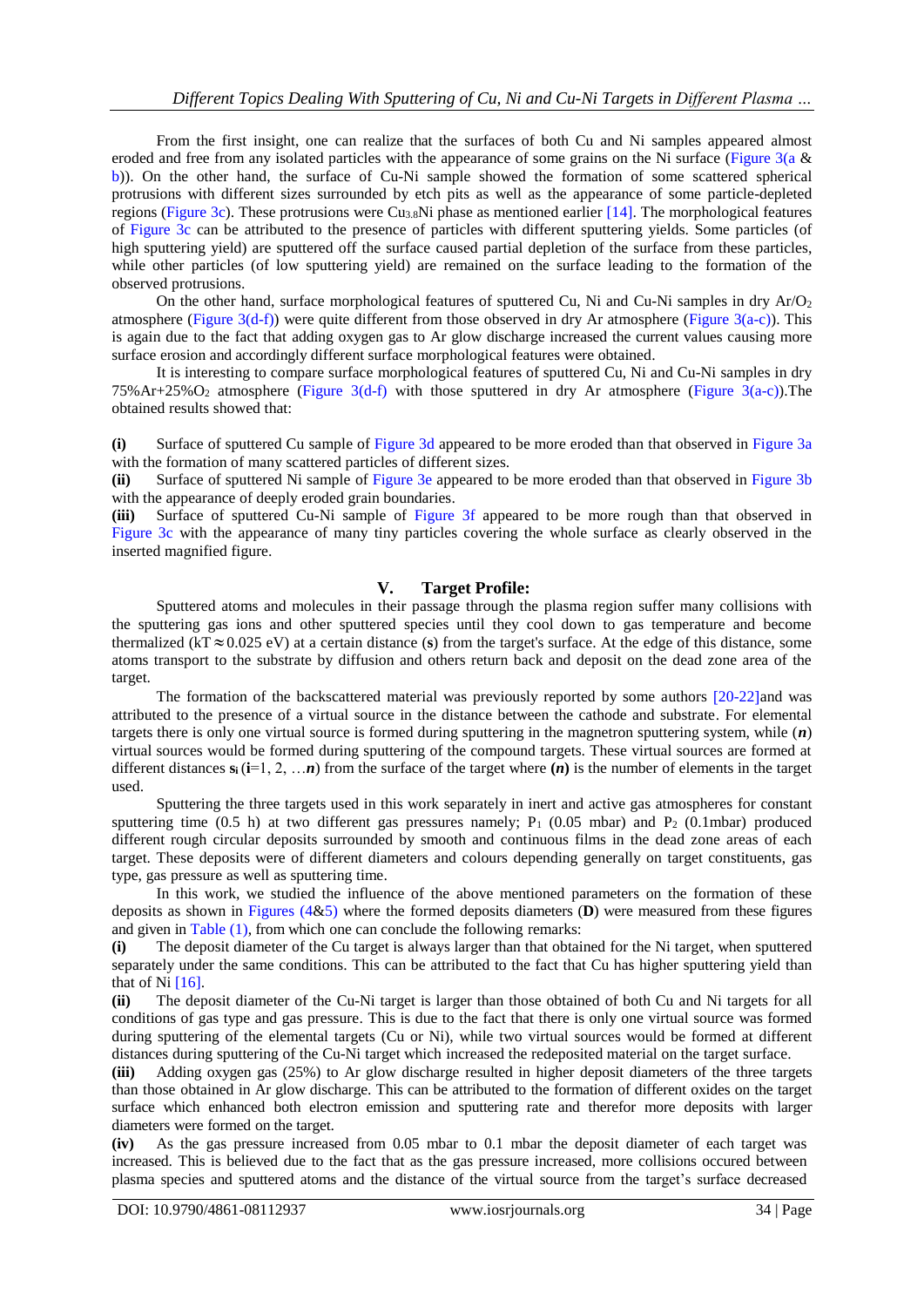causing an increase in the diameter of the formed deposit. This is in agreement with that previously postulated by Nyaiesh [21].



**Fig. 4:** Effects of gas type and target type on deposit diameter and colour due to sputtering the different targets at constant gas pressure of 0.05 mbar for 0.5 h: (a) Cu; (b) Ni; (c) Cu-10wt.%Ni (in dry Ar atmosphere).

(d) Cu; (e) Ni; (f) Cu-10wt.%Ni (in dry  $75\%$  Ar+ $25\%$ O<sub>2</sub> atmosphere).



**Fig. 5:** Effects of gas type and target type on deposit diameter and colour due to sputtering the different targets at constant gas pressure of 0.1 mbar for 0.5 h:

(a) Cu; (b) Ni; (c) Cu-10wt.%Ni (in dry Ar atmosphere).

(d) Cu; (e) Ni; (f) Cu-10wt.%Ni (in dry  $75\%Ar+25\%O_2$  atmosphere).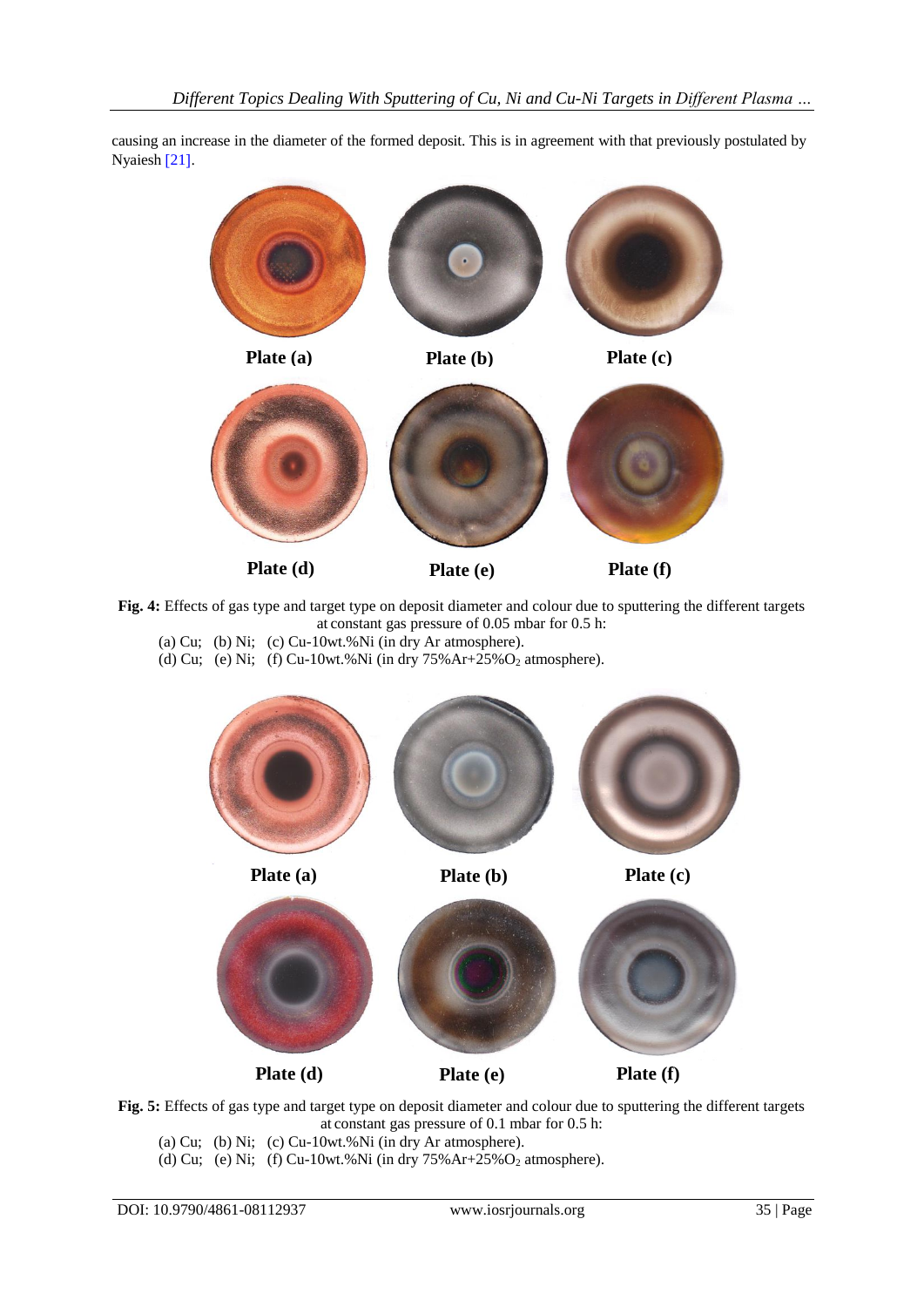| Figure<br>No.         | Target | Gas Type                    | Gas Pressure (mbar) | Deposit Diameter D (mm) |
|-----------------------|--------|-----------------------------|---------------------|-------------------------|
| Figure 4. plate (a)   | Cu     | Ar                          | 0.05                | 13                      |
| Figure 4. plate (b)   | Ni     | Ar                          | 0.05                | 11                      |
| Figure 4. plate (c)   | Cu/Ni  | Ar                          | 0.05                | 16                      |
| Figure4. plate (d)    | Cu     | $75\%$ Ar+25% $O_2$         | 0.05                | 15.5                    |
| Figure4. plate (e)    | Ni     | 75% Ar+25% O <sub>2</sub>   | 0.05                | 14                      |
| Figure 4. plate (f)   | Cu/Ni  | $75\%$ Ar+25% $O_2$         | 0.05                | 17.5                    |
| Figure5. plate (a)    | Cu     | Ar                          | 0.1                 | 15                      |
| Figure 5. plate (b)   | Ni     | Ar                          | 0.1                 | 13                      |
| Figure 5. plate $(c)$ | Cu/Ni  | Ar                          | 0.1                 | 20                      |
| Figure 5. plate $(d)$ | Cu     | $75\%$ Ar+25% $O_2$         | 0.1                 | 17.5                    |
| Figure 5. plate $(e)$ | Ni     | 75% Ar+25% O <sub>2</sub>   | 0.1                 | 16                      |
| Figure 5. plate (f)   | Cu/Ni  | $75\%$ Ar+25%O <sub>2</sub> | 0.1                 | 23                      |

**Table 1:** Deposit diameter (D) for the targets used (sputtering time  $= 0.5$  h)

## **VI. Conclusions:**

Different topics dealing with sputtering of Cu, Ni and Cu-10wt.%Ni targets in inert and active gas atmospheres using a dc planar magnetron sputtering system were conducted. The main conclusions were drawn as follows:

I-V characteristics of Cu, Ni and Cu-Ni targets in dry atmospheres of Ar and  $Ar/O<sub>2</sub>$  showed that the Cu target gave greater current values at all values of applied voltages as compared with those of both Ni and Cu-Ni targets.

I-V characteristics of the three targets in a gas mixture of  $Ar/O<sub>2</sub>$  at the same conditions of pressure and time showed hysteresis loops associated with higher current values than those obtained in dry Ar atmosphere.

 The area of the hysteresis loop (of each target) is related to the time period of the loop, it is larger at the lower time period and vice versa.

Surface morphological features of sputtered Cu, Ni and Cu-Ni samples in dry  $Ar/O<sub>2</sub>$  atmosphere appeared to be more eroded than those observed in dry Ar atmosphere.

 The deposit diameter of the Cu/Ni target was larger than those obtained of both Cu and Ni targets, when sputtered separately under the same conditions.

 Adding oxygen gas (25%) to Ar glow discharge resulted in higher deposit diameters of the three targets than those obtained in Ar glow discharge.

As the gas pressure was increased, the deposit diameter of each target was also increased.

#### **References**

- [1]. Ohring, M., 2002. "Materials science of thin films," 2nd edition, academic press, San Diego, New York, Boston, London.
- [2]. Kucharska, B. and E. Kulej, 2010. X-ray measurement of the Cu/Ni multilayer period. Archives of metallurgy and materials, 55, 1: 45-51.
- [3]. Zhu, H.L., J. Y. Zhang, C. Z. Li, F. Pan, T. M. Wang, and B. B. Huang, 2009. Cu<sub>2</sub>O thin films deposited by reactive direct current magnetron sputtering. Thin solid films, 517(19): 5700–5704.
- [4]. Tvarozek, V., K. Shtereva, I. Novotny, J. Kovac, P. Sutta, R. Srnanek and A. Vincze, 2008. RF diode reactive sputtering of n-and ptype zinc oxide thin films. Vacuum, 82: 166-169.
- [5]. Reddy, A.S., S. Uthanna and P.S. Reddy, 2007. Properties of dc magnetron sputtered Cu2O films prepared at different sputtering pressures. Appl. Surf. Sci., 253(12): 5287–5292.
- [6]. Jo, Y.D., K.N. Hui, K.S. Hui, Y.R. Cho and K.H. Kim, 2014. Microstructural, optical, and electrical properties of Ni–Al co-doped ZnO films prepared by dc magnetron sputtering. Materials research bulletin, 51: 345–350.
- [7]. Cen, J. and D. Wang, 2012. The metallization of PTC ceramic by magnetron sputtering. Physics procedia, 32: 482–486.
- [8]. Mech, K., R. Kowalik and P. Zabinski, 2011. Cu thin films deposited by dc magnetron sputtering for contact surfaces on electronic components. Archives of metallurgy and materials, 56, 4: 903-908.
- [9]. Kim, Nam-Hoon, Dong-Myong Na, Pil-Ju Ko, Jin-Seong Park and Woo-Sun Lee, 2007. Electrical and thermal properties of platinum thin films prepared by dc magnetron sputtering for micro-heater of microsensor applications after CMP process. Solid state phenomena vols., 124-126: 267-270
- [10]. Mugwang, F.K., P.K. Karimi, W.K. Njoroge, O. Omayio and S.M. Waita, 2013. Optical characterization of copper oxide thin films prepared by reactive dc magnetron sputtering for solar cell applications. Int. J. Thin Film Sci. Tec., 2 No. 1: 15-24.
- [11]. Chernysh, V.S. and A.S. Patrakeev, 2012. Angular distribution of atoms sputtered from alloys. Nuclear instruments and methods in physics research B, 270: 50–54.
- [12]. Wu, Chia-Che and Fan-Bean Wu, 2009. Microstructure and mechanical properties of magnetron co-sputtered Ni–Al coatings. Surface & coatings technology, 204: 854–859.